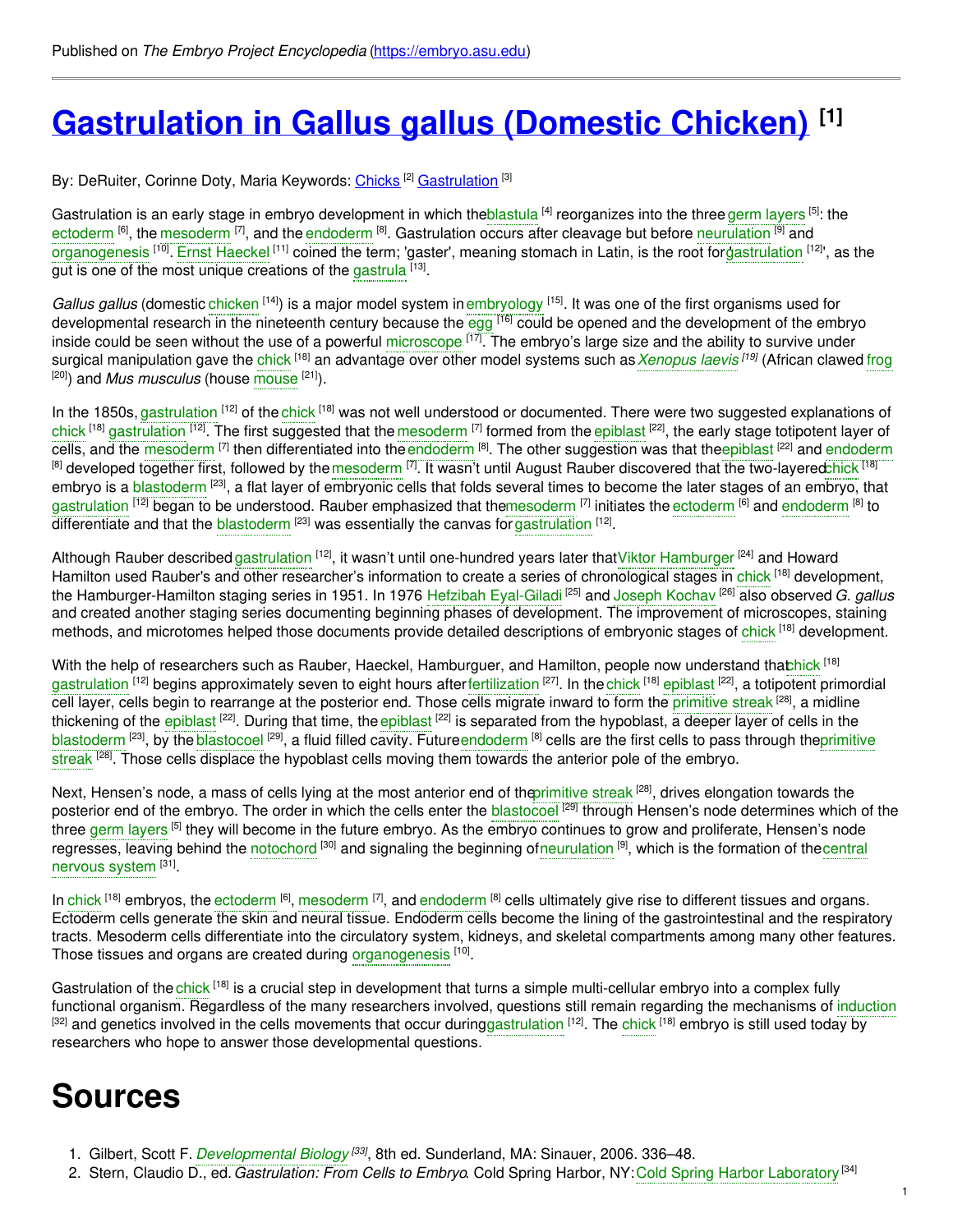Press, 2004.

- 3. McGeady, Thomas A., P. J. Quinn, E. S. Fitzpatrick, and M. T. Ryan.*Veterinary Embryology.* Ames, IA: Blackwell Publishing, 2006.
- 4. Wright, Shirley J. *A Photographic Atlas of [Developmental](https://embryo.asu.edu/search?text=Developmental%20Biology) Biology [33] .* Englewood, CO: Morton Publishing, 2005.

Gastrulation is an early stage in embryo development in which the blastula reorganizes into three germ layers: the ectoderm, the mesoderm, and the endoderm. Gastrulation occurs after cleavage but before neurulation and organogenesis. Ernst Haeckel coined the term; gaster, meaning stomach in Latin, is the root for gastrulation, as the gut is one of the most unique creations of the gastrula.

### **Subject**

[Gastrulation](https://embryo.asu.edu/medical-subject-headings/gastrulation)<sup>[35]</sup>

### **Topic**

[Processes](https://embryo.asu.edu/topics/processes)<sup>[36]</sup>

### **Publisher**

Arizona State University. School of Life Sciences. Center for Biology and Society. Embryo Project Encyclopedia.

# **Rights**

© Arizona Board of Regents Licensed as Creative Commons Attribution-NonCommercial-Share Alike 3.0 Unported (CC BY-NC-SA 3.0) http://creativecommons.org/licenses/by-nc-sa/3.0/

#### **Format**

<u>[Articles](https://embryo.asu.edu/formats/articles)</u> [37]

**Last Modified** Wednesday, July 4, 2018 - 04:40

**DC Date Accessioned** Friday, May 25, 2012 - 15:45

**DC Date Available** Friday, May 25, 2012 - 15:45

**DC Date Created**

2011-06-21

# **DC Date Created Standard**

Tuesday, June 21, 2011 - 07:00

[Contact](https://embryo.asu.edu/contact) Us

© 2021 Arizona Board of Regents

The Embryo Project at Arizona State University, 1711 South Rural Road, Tempe Arizona 85287, United States

**Source URL:** https://embryo.asu.edu/pages/gastrulation-gallus-gallus-domestic-chicken

#### **Links**

- [1] https://embryo.asu.edu/pages/gastrulation-gallus-gallus-domestic-chicken
- [2] https://embryo.asu.edu/keywords/chicks
- [3] https://embryo.asu.edu/keywords/gastrulation
- [4] https://embryo.asu.edu/search?text=blastula
- [5] https://embryo.asu.edu/search?text=germ%20layers
- [6] https://embryo.asu.edu/search?text=ectoderm
- [7] https://embryo.asu.edu/search?text=mesoderm
- [8] https://embryo.asu.edu/search?text=endoderm
- [9] https://embryo.asu.edu/search?text=neurulation
- [10] https://embryo.asu.edu/search?text=organogenesis
- [11] https://embryo.asu.edu/search?text=Ernst%20Haeckel
- [12] https://embryo.asu.edu/search?text=gastrulation